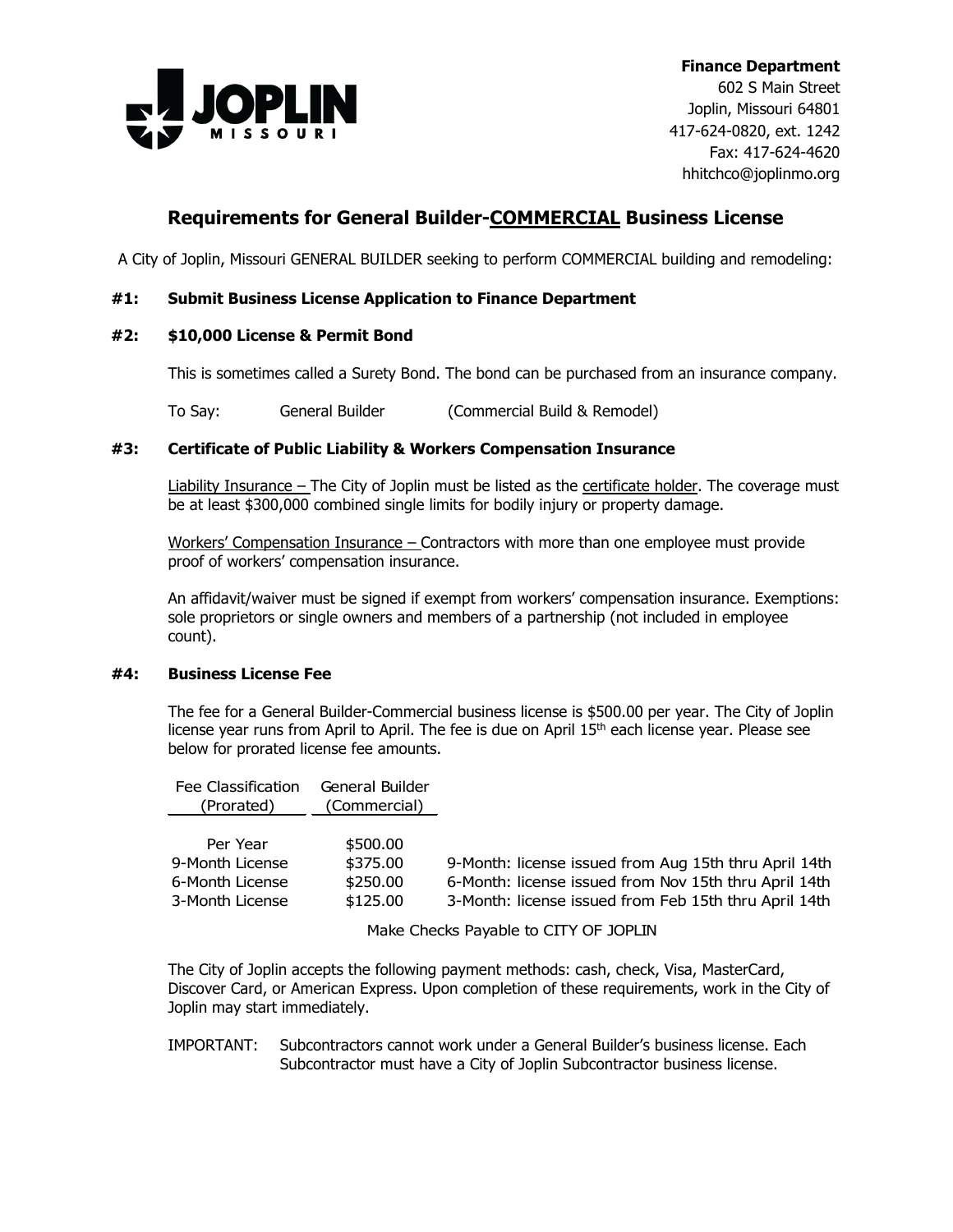

602 S Main Street Joplin, Missouri 64801 417-624-0820, ext. 1242 Fax: 417-624-4620 hhitchco@joplinmo.org

# **Requirements for General Builder-RESIDENTIAL Business License**

A City of Joplin, Missouri GENERAL BUILDER seeking to perform RESIDENTIAL building and remodeling:

### **#1: Submit Business License Application to Finance Department**

#### **#2: \$10,000 License & Permit Bond**

This is sometimes called a Surety Bond. The bond can be purchased from an insurance company.

To Say: General Builder (Residential Build & Remodel)

#### **#3: Certificate of Public Liability & Workers Compensation Insurance**

Liability Insurance – The City of Joplin must be listed as the certificate holder. The coverage must be at least \$300,000 combined single limits for bodily injury or property damage.

Workers' Compensation Insurance – Contractors with more than one employee must provide proof of workers' compensation insurance.

An affidavit/waiver must be signed if exempt from workers' compensation insurance. Exemptions: sole proprietors or single owners and members of a partnership (not included in employee count).

#### **#4: Business License Fee**

The fee for a General Builder-Residential business license is \$200.00 per year. The City of Joplin license vear runs from April to April. The fee is due on April 15<sup>th</sup> each license year. Please see below for prorated license fee amounts.

| Fee Classification<br>(Prorated)                                  | General Builder<br>(Residential)            |                                                                                                                                                                         |
|-------------------------------------------------------------------|---------------------------------------------|-------------------------------------------------------------------------------------------------------------------------------------------------------------------------|
| Per Year<br>9-Month License<br>6-Month License<br>3-Month License | \$200.00<br>\$150.00<br>\$100.00<br>\$50.00 | 9-Month: license issued from Aug 15th thru April 14th<br>6-Month: license issued from Nov 15th thru April 14th<br>3-Month: license issued from Feb 15th thru April 14th |

Make Checks Payable to CITY OF JOPLIN

The City of Joplin accepts the following payment methods: cash, check, Visa, MasterCard, Discover Card, or American Express. Upon completion of these requirements, work in the City of Joplin may start immediately.

#### IMPORTANT: Subcontractors cannot work under a General Builder's business license. Each Subcontractor must have a City of Joplin Subcontractor business license.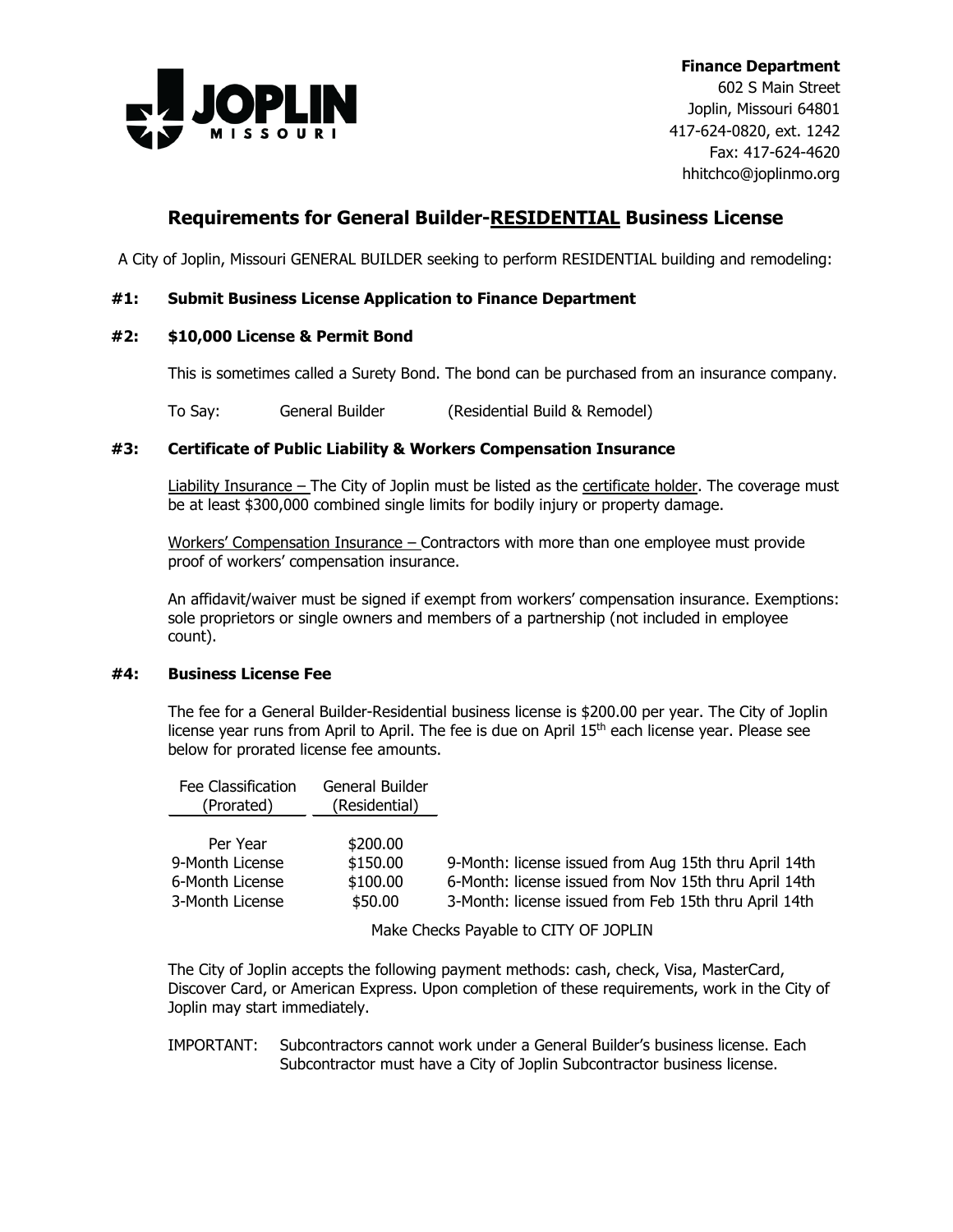

602 S Main Street Joplin, Missouri 64801 417-624-0820, ext. 1242 Fax: 417-624-4620 hhitchco@joplinmo.org

## **Requirements for Subcontractor Business License**

A City of Joplin, Missouri SUBCONTRACTOR seeking to perform SPECIALTY WORK:

## **#1: Submit Business License Application to Finance Department**

### **#2: \$10,000 License & Permit Bond**

This is sometimes called a Surety Bond. The bond can be purchased from an insurance company.

To Say: Subcontractor (Specialty Work – must state what type of work)

### **#3: Certificate of Public Liability & Workers Compensation Insurance**

Liability Insurance – The City of Joplin must be listed as the certificate holder. The coverage must be at least \$300,000 combined single limits for bodily injury or property damage.

Workers' Compensation Insurance – Contractors with more than one employee must provide proof of workers' compensation insurance.

An affidavit/waiver must be signed if exempt from workers' compensation insurance. Exemptions: sole proprietors or single owners and members of a partnership (not included in employee count).

#### **#4: Business License Fee**

The fee for a Subcontractor business license is \$150.00 per year. The City of Joplin license year runs from April to April. The fee is due on April 15<sup>th</sup> each license year. Please see below for prorated license fee amounts.

| Fee Classification<br>(Prorated)                                  | Subcontractor<br>(Specialty Work)          |                                                                                                                                                                         |
|-------------------------------------------------------------------|--------------------------------------------|-------------------------------------------------------------------------------------------------------------------------------------------------------------------------|
| Per Year<br>9-Month License<br>6-Month License<br>3-Month License | \$150.00<br>\$112.50<br>\$75.00<br>\$37.50 | 9-Month: license issued from Aug 15th thru April 14th<br>6-Month: license issued from Nov 15th thru April 14th<br>3-Month: license issued from Feb 15th thru April 14th |

Make Checks Payable to CITY OF JOPLIN

The City of Joplin accepts the following payment methods: cash, check, Visa, MasterCard, Discover Card, or American Express. Upon completion of these requirements, work in the City of Joplin may start immediately.

### IMPORTANT: Subcontractors cannot work under a General Builder's business license. Each Subcontractor must have a City of Joplin Subcontractor business license.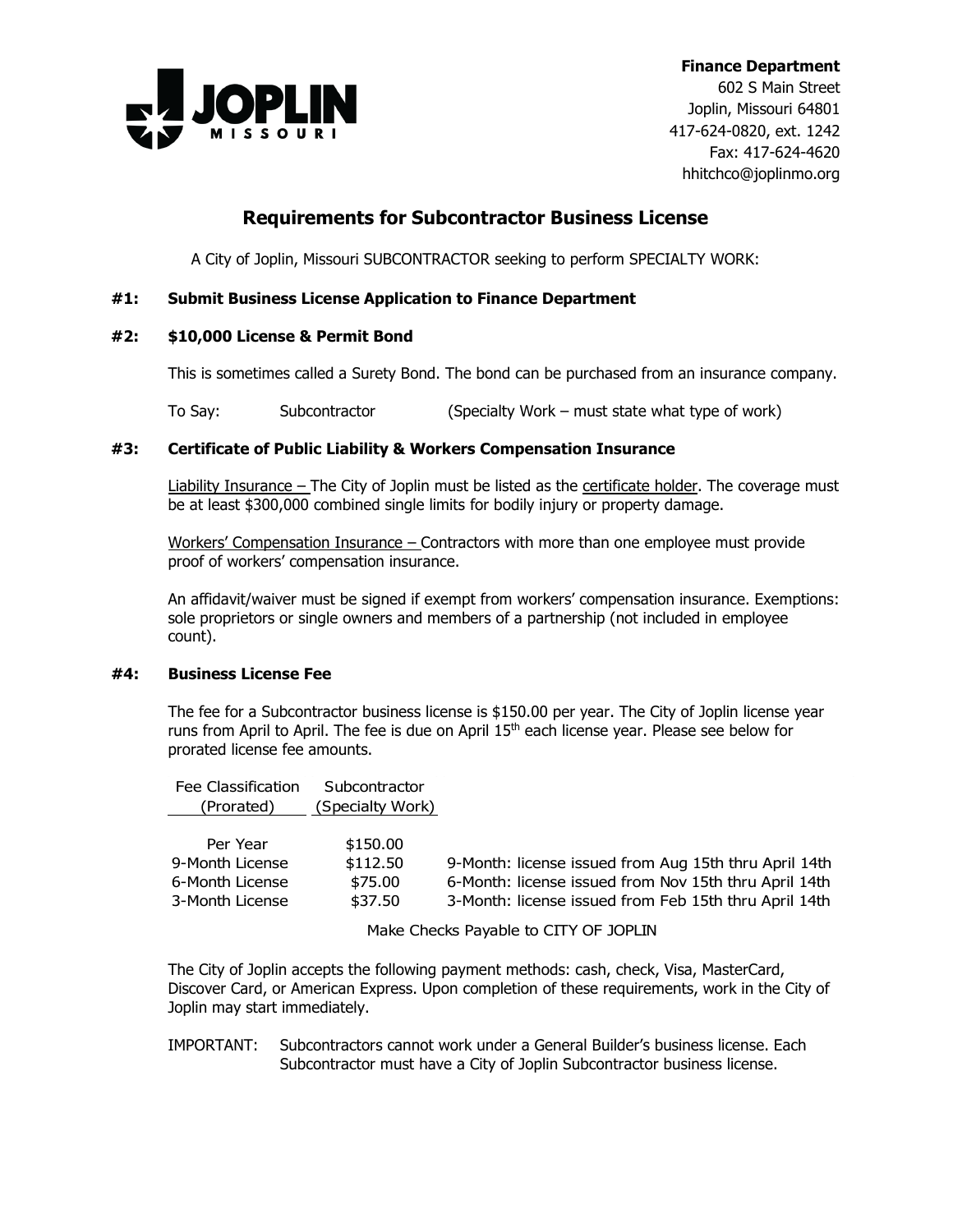

602 S Main Street Joplin, Missouri 64801 417-624-0820, ext. 1242 Fax: 417-624-4620 hhitchco@joplinmo.org

## **Requirements for Master Electrical, Mechanical, & Plumbing Business License**

### **#1: Submit Business License Application to Finance Department**

### **#2: Trade Examination Test Scores**

First time Master applicants must provide a copy of passing trade examination test scores. Test scores must be reviewed and approved by the City of Joplin Building Department prior to the issuance of this type of business license.

The Building Department is located at Joplin City Hall on the 4<sup>th</sup> Floor and can be contacted at 417-624-0820, ext. 1521.

#### **#3: Business License Fee**

The fee for a Master Electrical, Mechanical, or Plumbing business license is \$150.00 for the first year and \$100.00 each year thereafter. The City of Joplin license year runs from April to April. The fee is due on April 15<sup>th</sup> each license year. Please see below for prorated license fee amounts.

| Fee Classification | Master               |          |                                                       |
|--------------------|----------------------|----------|-------------------------------------------------------|
| (Prorated)         | (Elect; Mech; Plumb) |          |                                                       |
|                    | 1st Year             | Renewal  |                                                       |
| Per Year           | \$150.00             | \$100.00 |                                                       |
| 9-Month License    | \$112.50             | \$75.00  | 9-Month: license issued from Aug 15th thru April 14th |
| 6-Month License    | \$75.00              | \$50.00  | 6-Month: license issued from Nov 15th thru April 14th |
| 3-Month License    | \$37.50              | \$25.00  | 3-Month: license issued from Feb 15th thru April 14th |
|                    |                      |          |                                                       |

Make Checks Payable to CITY OF JOPLIN

The City of Joplin accepts the following payment methods: cash, check, Visa, MasterCard, Discover Card, or American Express. Upon completion of these requirements, work in the City of Joplin may start immediately.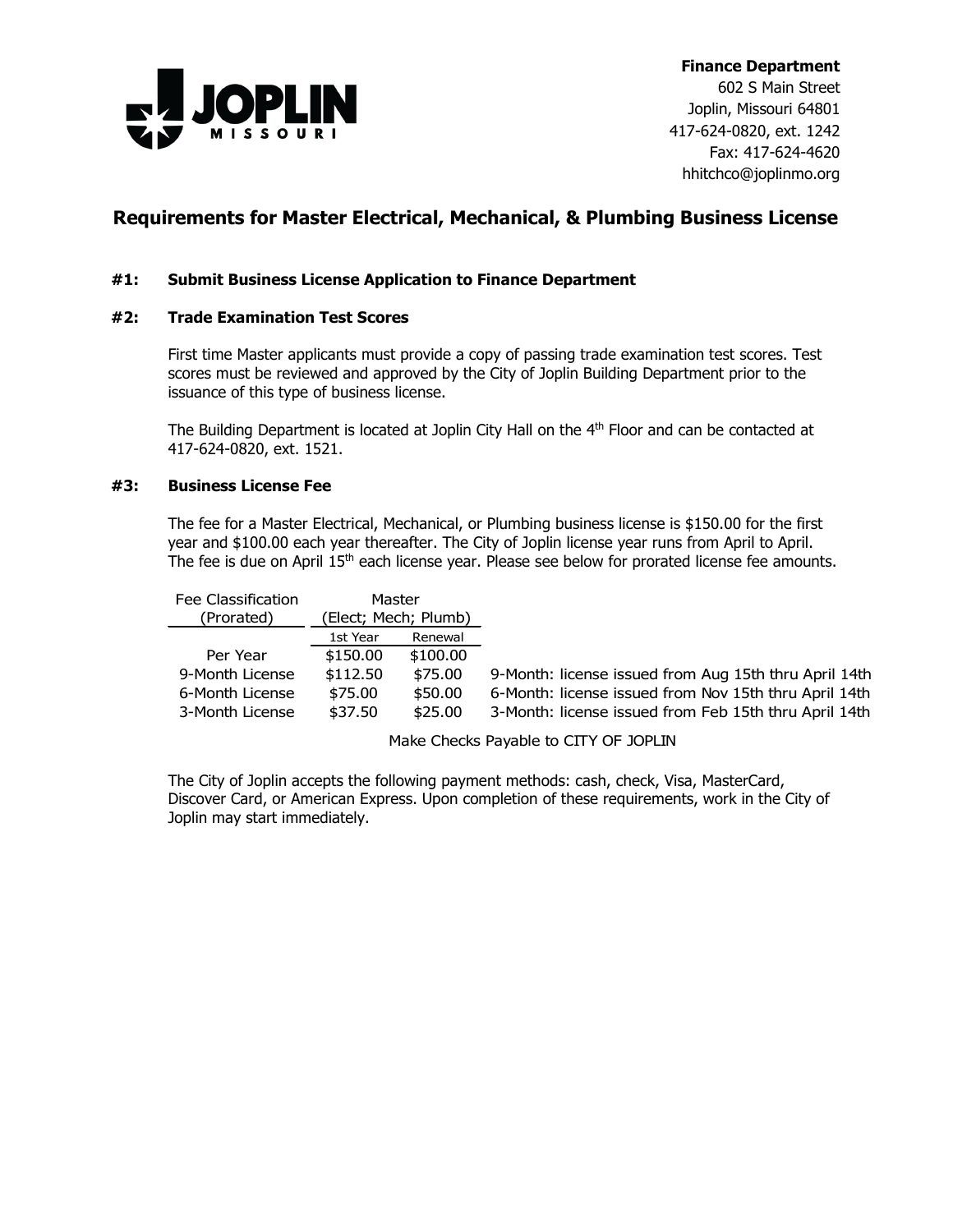

602 S Main Street Joplin, Missouri 64801 417-624-0820, ext. 1242 Fax: 417-624-4620 hhitchco@joplinmo.org

## **Requirements for Journeyman Electrical, Mechanical, & Plumbing Business License**

## **#1: Submit Business License Application to Finance Department**

#### **#2: Trade Examination Test Scores**

First time Journeyman applicants must provide a copy of passing trade examination test scores. Test scores must be reviewed and approved by the City of Joplin Building Department prior to the issuance of this type of business license.

The Building Department is located at Joplin City Hall on the 4<sup>th</sup> Floor and can be contacted at 417-624-0820, ext. 1521.

#### **#3: Company Verification Letter**

All applicants must furnish to the Finance Department a letter from their company on letterhead stating and confirming the applicant is employed by the company.

### **#4: Business License Fee**

The fee for a Journeyman Electrical, Mechanical, or Plumbing business license is \$25.00 for the first year and \$15.00 each year thereafter. The City of Joplin license year runs from April to April. The fee is due on April  $15<sup>th</sup>$  each license year.

Make Checks Payable to CITY OF JOPLIN

The City of Joplin accepts the following payment methods: cash, check, Visa, MasterCard, Discover Card, or American Express. Upon completion of these requirements, work in the City of Joplin may start immediately.